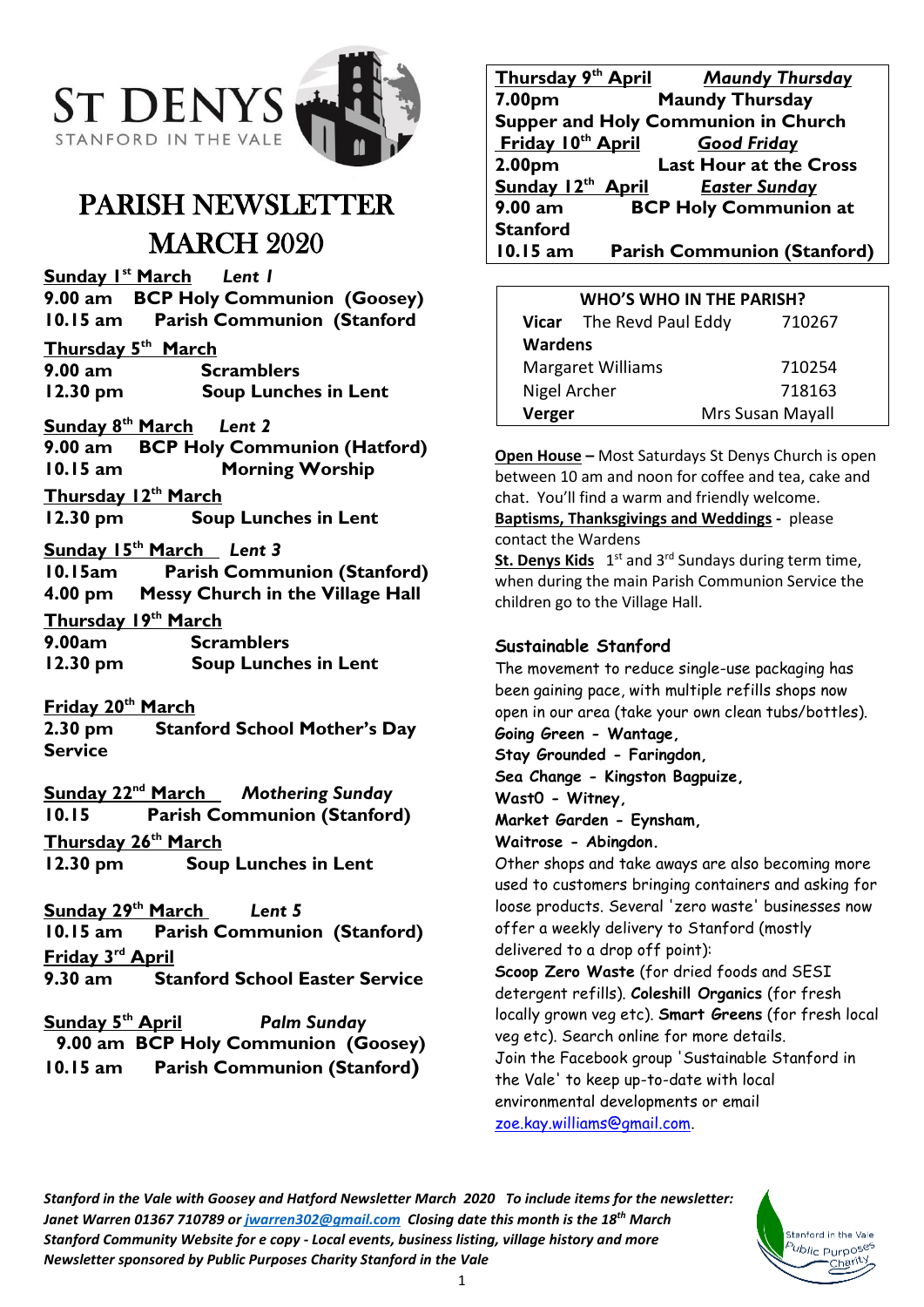# *A big thank you from Stanford Drama Group*

*to* everyone who supported our pantomime, *Cinders, The True Story* and helped to make it a success. We enjoyed performing for such appreciative audiences and hope that you all had a good time. There are lots of people and groups who made it all possible, so thank you to:

- The groups who gave up their hall bookings (you know who you are)
- Stanford Coffee Shop for selling the tickets
- The Co-op for displaying our notice board
- All those who contributed in soooo... many different ways.

**NOW …** have you ever been tempted to tread the boards? This is your opportunity to be part of a happy and enthusiastic band of performers, so do consider whether you might like to give it a try! If performing's not for you, would you like to contribute by painting scenery, building stage sets, making up our 'glamorous' actors or helping to spread the word through publicity. If so, please join us in the Village Hall on Tuesday evenings at 8.00pm. If you would like to know more, please call Yvonne Child on 01367 710400. *Go on, give it a try – who knows,you may just find you have a hidden talent!!!*

# **Derek Belcher – Thank You**

On behalf of the family of Derek Belcher, we would like to thank everyone for the cards, kind words and prayers from the Village.

# **Stanford in the Vale Short Mat Bowls Club**

We are looking for new players to join us We are a friendly village club who are looking to recruit new players to come and join us. We meet every Monday evening 7.30 – 9.30pm. We play both social bowls and competition bowls so there is something for everyone. Membership is open to anyone from. the age of 10 years. So, why don't you come along and have a go.

We are running taster sessions in March and April. For more information contact: Bridget Evans 01367 710607 or Gordon Willcox 01367 710239

### **The next Parish Council Meeting is on Wednesday 4 th March in the Village Hall at 7.30 pm All welcome**

### **WHEELCHAIR LOAN**

**A reminder that the village wheelchair is available, for temporary loan, to any resident of Stanford in the Vale. Day trips out, temporary mobility problems, visitors with disabilities etc. For more information phone 01367 710724**

**Scramblers Thursday 5th and 19th March 9.00-10.30** In the Church All toddlers and carers welcome – Fun for all Playing, crafts, singing, story and snack

## **Friday 6 th March Afternoon Tea in the Village Hall** Come for a free, delicious **Afternoon**

**Tea** in the **Village Hall** All welcome and bring a friend **2.30-4.30pm**

**Stanford Art Group Monday 9th March** Stanford in the Vale Village Hall 7.30-9.30

### **STANFORD IN THE VALE AND DISTRICT LOCAL HISTORY SOCIETY**

Meeting: **Tuesday 10 th March 2020, 7:40pm** Stanford in the Vale Village Hall, Small Hall Visitors welcome (£3 entrance) Refreshments and raffle Further information: Contact Phil Morris, 01367 710285

# **AGE UK OXFORDSHIRE**

**INFORMATION DROP-IN** at **STANFORD COFFEE SHOP** on **WEDNESDAY 11th MARCH** 10am - 12pm Age UK has information and advice on a variety of groups, activities, services and organisations giving support and help. Don't miss the opportunity to meet Anne who is our local information networker.

# **FARINGDON & DISTRICT U3A THURSDAY 12TH MARCH2020**

In Faringdon Corn Exchange on Thursday 12<sup>th</sup> March at 2.30pm **Dr Lynda Ware** will talk about **Evidence Based Medicine.** A GP in Oxfordshire for many years, Dr Ware now works at Cochrane UK, an organisation in Oxford which aims to raise awareness and knowledge by producing high quality research which is made available to health care professionals. Refreshments are available after the talk. All members are welcome, but visitors are required to pay an entrance fee of £1.50. Further information is available online at <https://faringdondistrictu3a.com/> or by phoning the chairman Margaret Brown on 01367 615 385.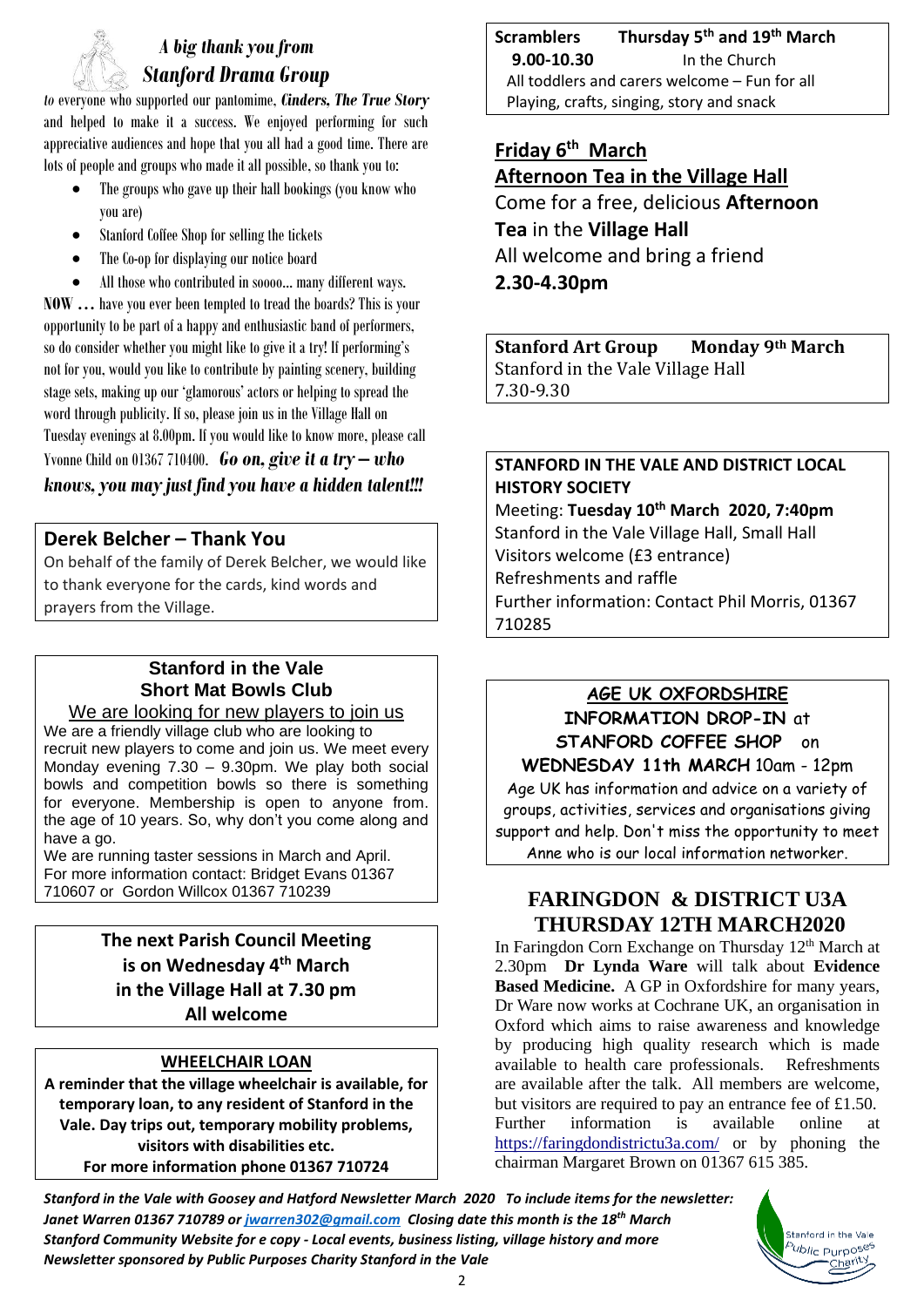**Over 50's Keep Fit class** Thursdays 10am-11am Stanford in the Vale Village Hall £5 per session

## **Fairtrade Stall**

**Saturday 14th March 10am - 12 noon St Denys' Church** Fairtrade food, drink and gifts from the Mustard Seed shop in Faringdon

# **A GRAND JUMBLE SALE**

**On Saturday 14th March 2020 In STANFORD IN THE VALE VILLAGE HALL 2pm to 4 pm** ADMISSION FREE **Come and pick up a bargain Lots of new and nearly new Clothes Bric-à-Brac – Books – DVDs - Toys – Games Cake Stall - Bumper Raffle Refreshments Organised by HATFORD PARISH COMMITTEE in aid of ST. GEORGE'S CHURCH PRESERVATION FUND, HATFORD** 



# **Sunday 15th March**

**CHURCH** - but not as you may know it! Come and join us for an hour of crafts, discussion and singing based on a Biblical theme, followed by afternoon tea. For all the family! **4.00 -5.30pm In The Village Hall**

### *"Talkative Strings"*

Our first Music in the Vale concert in 2020 entitled *"***Talkative Strings***"* is on **Sunday 15th March** 2020 in St Denys Church, Stanford in the Vale at 3.00pm. The concert features **Anna Brigham – violin and Chris Terepin – cello & viola da gamba** performing duos **by** *Shaw, Morley, Jenkins, Mico, Ravel…* Admission by programme £12.00 from Stanford Coffee Shop, 5c High Street, Stanford in the Vale, 07880 348436, by reservation on 01367 718420, email [djpedderdpa@btinternet.com](mailto:djpedderdpa@btinternet.com) or at the door

## **STANFORD IN THE VALE W I WEDNESDAY 18th MARCH**

**AGM**

**7.30pm - 9.30pm at the VILLAGE HALL** Visitors welcome £4

**REPAIR CAFÉ On Saturday 21st March 2-4pm** at the Coffee Shop

# **Chatterbox Small Village Hall Every Thursday from 10 – 12 noon**

All are welcome to call in for a drink, catch up with friends or meet new ones. Occasional raffles, quizzes and bring and buy.

### **Monthly Film Afternoon for Over 50's**

Come and enjoy a cinema afternoon on 4**th Monday of each month** in the small Hall at Stanford in the vale Village hall. **Starts at 2pm.** Tea and coffee plus cakes and supplied with the film for **£3.50 per person. Next showing is on Monday 23 rd March 2020** For information on the film showing you can call into Chatterbox or phone Mandy on 07827 235 429 This event is organised by the Community Network team at Age UK Oxfordshire.

### **STANFORD IN THE VALE GARDENING CLUB The next meeting will be on Wednesday, March 25th in the Village hall at 7.30pm**.

Dr Katherine Bradley (Former History Lecturer at Oxford Brookes University and the Open University will talk about:- Early Women Professional Gardeners, including the founders of Waterperry. Refreshments and a Raffle. Visitors will be welcome for a £3.00 entry fee. For more information contact Rosemary Packer. Tel. 01367 710445

Gardening Tips for March: Protect new spring shoots from slugs. Plant shallots, onion sets, early potatoes and summer flowering bulbs.

#### \_\_\_**RHS Wisley\_**

Stanford in the Vale Gardening Club will be visiting **Wisley by coach oncSunday 5th. July** Depart : Village Hall Car Park 9a.m. Depart Wisley 3.30.p.m. Coach fare which includes entrance Members £17.50 Non-members £19.50 To book please contact Rosemary Packer 01367 710445

*Stanford in the Vale with Goosey and Hatford Newsletter March 2020 To include items for the newsletter: Janet Warren 01367 710789 or [jwarren302@gmail.com](mailto:jwarren302@gmail.com) Closing date this month is the 18th March Stanford Community Website for e copy - Local events, business listing, village history and more Newsletter sponsored by Public Purposes Charity Stanford in the Vale*

Stanford in the Vale <sup>b</sup>ublic Purpo<sup>ses</sup>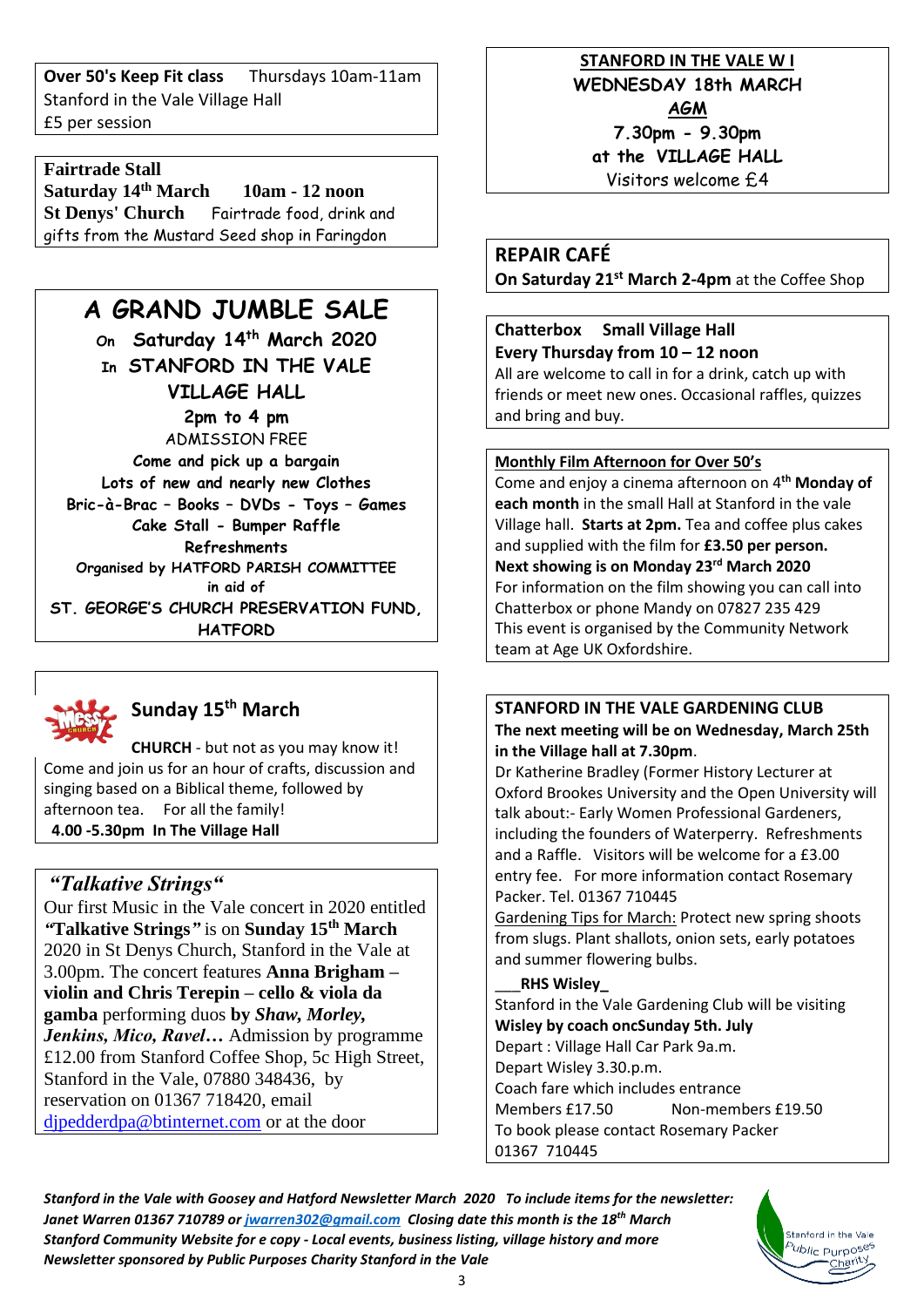# **Churchyard Working Party**

Can you spare an hour or two to help with a variety of jobs in the Churchyard on

**Saturday 28 March** Just turn up any time from 9.30 am onwards. Your contribution will be most welcome and it will help to keep the Churchyard in good order for the benefit of the whole village. Margaret Grant.

## **Future Events**

**Advance Notice/ Save the Date**



**Sunday 10th May Giant Street Party for all**   $1 - 5$ pm on **Stanford Football Field Organised by Stanford Parish Council**

All Villagers are invited to come together and join in this Giant Street Party event being organised

on **Sunday 10th May 2020** as part of the main programme of events over the **VE DAY 75 weekend celebrations**. This is an opportunity for the Village to celebrate this unique event together. Bring your picnic to share with others or combine to bring sandwiches, cakes, crisps, nibbles or any other picnic food ideas.

A**ny offers of help** with making teas, manning one of the activities or just helping on the day would be greatly appreciated.

**Memories – Please can** you to search your memories and photos, where appropriate, for memories of the events that occurred in your area and life on VE Day, Thursday, 8<sup>th</sup> May 1945. This is so that we can put up a display, which will include written and photographic memories from village residents, on what they can remember from that "momentous" day.

Please e mail to [jmwarren302@gmail.com](mailto:jmwarren302@gmail.com)

## **CIRCUS!!**

Theme - Fairies & Fantasy Big Top/ School Field **Wednesday 20th May**

Doors Open 4pm for refreshments, side stalls and fun Circus Starts 5.30pm

Tickets £8.50 each - child & adult

Group Ticket for 4 people (must include an adult) - £30. All profits will go to Stanford in the Vale Primary School More information on how to book tickets will follow

**Summer Festival Saturday 13 th June and Sunday 14 th June 2020**

# **Stanford Pre-school News**

We are planning something special to celebrate Pre-school's 50th birthday on **Saturday 16th May from 2 - 4.30pm!** There will be lots to do for families and we would love to hear from anyone who has been involved with the Pre-school over the years. If you have any Pre-school photos or any stories to share, please do get in touch. Please contact Nina [omanager@stanfordpreschool.org.uk](mailto:manager@stanfordpreschool.org.uk) or call for a chat on 01367 718696.

The children that joined us in January are making friends and settling into their new routine very well – which is lovely to see!

The children have been very excited and keen to play on our new hanging bars, on the tree in the Pre-school garden! Using timers to help them determine when it's time to share and being encouraged to think about their own safety and risk assess themselves and

those around them - It's proving to be a very positive addition to our outside space!

We have thoroughly enjoyed taking part in the RSPB's Big Garden Bird Watch. The children have loved using the binoculars and have learnt about the different foods the birds eat - whilst filling up our various feeders. Inspired to draw the birds they have spotted has encouraged reflection and sparked conversation about colours, sizes and the names of the birds that have come to visit us.

Please note: The Pre-School operates a waiting list. We advise parents wishing to secure a place for their child to get their name down on the waiting list as soon as possible. Download a Preregistration form from our website [\(www.stanfordpreschool.org.uk\)](http://www.stanfordpreschool.org.uk/) or call into Preschool and pick one up. If you wish to make an enquiry, please call us on 01367 718696.

> Stanford in the Vale b<sub>ublic</sub> <sub>Purposes</sub> Charity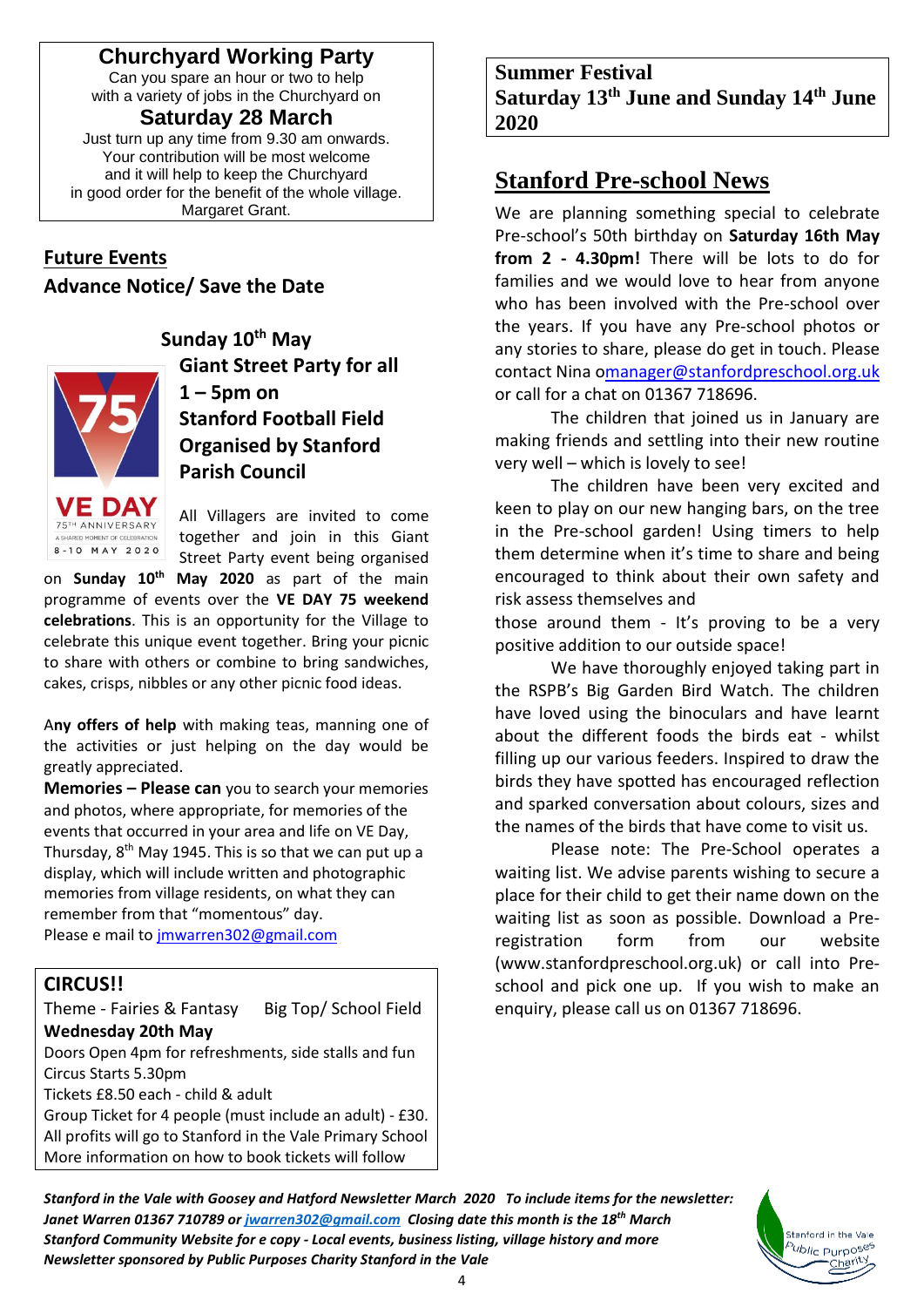

We are the School Council of Stanford in the Vale CE Primary School. Please read our school report below.

#### Foundation

On Wednesday 22nd January, we held a celebration for Chinese New Year. We tasted a variety of Chinese foods and then invited our parents in to learn the story of the Zodiac. We also made some crafts including Chinese dragons and lanterns. Year 1

In Year 1, we have been enjoying learning the story of the Rainbow Serpent and then writing our own versions based upon this.

### Year 2

In Year 2 we have been busy learning how to write instructions. We wrote instructions for how to make a jam sandwich and then tried to follow somebody else's instructions to actually make it. Some of them didn't work well because people missed parts out – it was great fun.

#### Year 3

In Year 3 we have been learning about the rainforest. In DT we have been making wooden toys with moving parts. We have based them on rainforest animals such as toucans, jaguars and monkeys. In art we have been creating leaf pictures using wax crayons.

#### Year 4

In Year 4 we have also been busy writing our stories based on the legend of Beowulf but written from the viewpoint of Grendel – the monster. We have also been working on our Viking ship collages using different materials to create them.

#### Year 5

In Year 5 we have been busy writing up our innovated stories based on the Norse myth of Baldur. In Art we have been creating Lego figures of ourselves because the designer of Lego is Danish. Year 6

In Year 6 we have been chocolate tasting – dark, milk, crispy chocolate and Cadbury's ready for making our Mayan hot chocolate. The extra ingredient that we will add to it is spicy pepper for a kick and honey to make it sweet.

Thank you for reading our report.

### **Stanford Church Bells**

**2020 is the 50th anniversary** of the current ring of church bells being installed in the tower of St. Denys' Church in Stanford in the Vale. The bells were dedicated in July 1970 and have been rung very regularly ever since.

The 8 bells had previously been in a church tower in Oxford, in the church of St. Peter in the East. That church was closed, and the former church now houses the library of St. Edmund Hall, one of the University Colleges at Oxford.

Bells are rung for various occasions and events. They are rung every Sunday morning before the Sunday morning church service begins but they are also rung for many other reasons including weddings. In December, you might have heard bells ringing for a number of church services – including for the school carol service on 19<sup>th</sup> December and for the Crib Service on Christmas Eve. You may also (if you were up late) have heard the bells ringing to mark the passing of the old year and beginning of the new year as a number of ringers collected in the tower to 'ring out the old and ring in the new'.

A number of other ringing events are likely to take place during 2020 – including 'Ringing Out for Peace' on 8<sup>th</sup> May to mark the 75<sup>th</sup> anniversary of VE Day. Stanford Church Bell Ringers meet weekly on Tuesday evenings to practice.

Any ringers living in or visiting Stanford are always welcome to join any practice (at 7.30pm) or for service ringing (at 9.45am). We would also love to hear from anyone interested in becoming a ringer. It is suitable for almost anyone (from about age 10 and upwards).

The bells are all rung by hand, each bell being rung by one individual bell ringer. Ringing is a challenging sport, great fun and a service to the community. It is also a very social activity because you need to work with others to achieve a nicer sound (a single bell is a pretty boring sound).